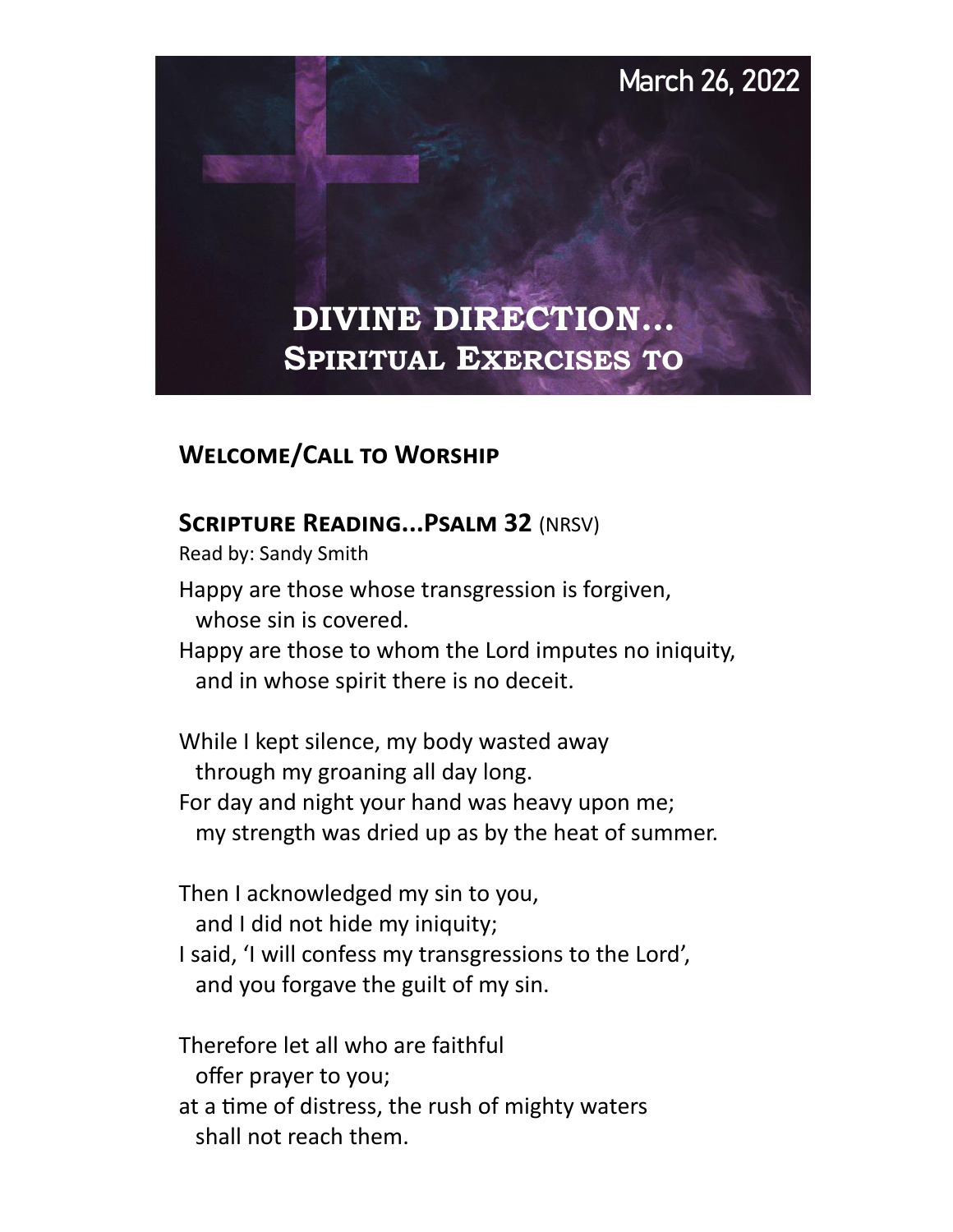You are a hiding-place for me; you preserve me from trouble; you surround me with glad cries of deliverance.

I will instruct you and teach you the way you should go; I will counsel you with my eye upon you. Do not be like a horse or a mule, without understanding, whose temper must be curbed with bit and bridle, else it will not stay near you.

Many are the torments of the wicked, but steadfast love surrounds those who trust in the Lord. Be glad in the Lord and rejoice, O righteous, and shout for joy, all you upright in heart.

#### *No Longer Slaves*

You unravel me With a melody You surround me with a song Of deliverance From my enemies 'Til all my fears are gone

I'm no longer a slave to fear I am a child of God I'm no longer a slave to fear I am a child of God

From my mother's womb You have chosen me Love has called my name I've been born again Into Your family Your blood flows through my veins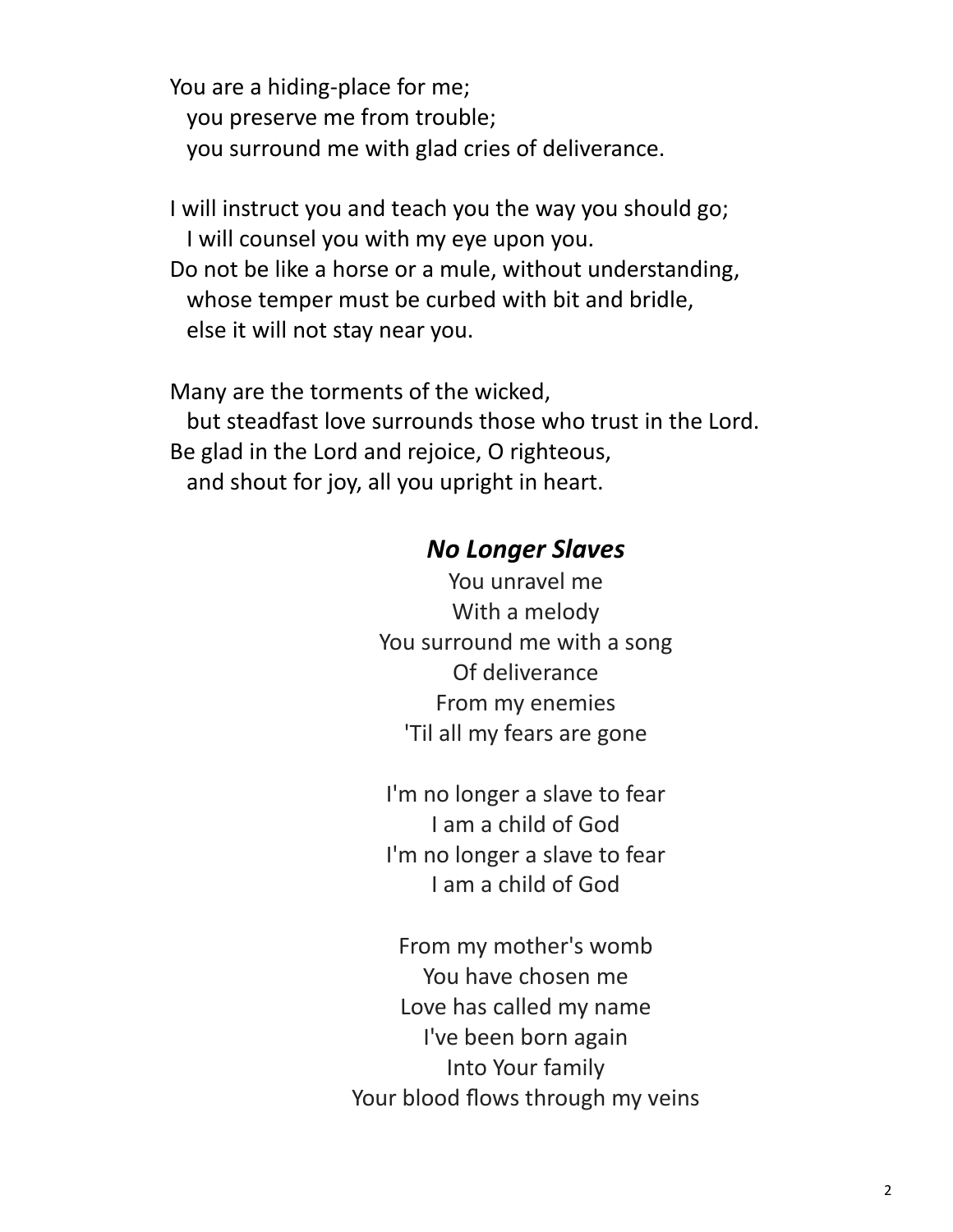I'm no longer a slave to fear I am a child of God I'm no longer a slave to fear I am a child of God (repeat)

You split the sea So I could walk right through it My fears are drowned in perfect love You rescued me So I could stand and say I am a child of God (repeat)

I am a child of God

I'm no longer a slave to fear I am a child of God I'm no longer a slave to fear I am a child of God (repeat)

I am a child of God

## *A Mighty Fortress*

A mighty fortress is our God A bulwark never failing Our helper He amid the flood Of mortal ills prevailing

For still our ancient foe Doth seek to work us woe His craft and pow'r are great And armed with cruel hate On earth is not his equal

If we in our own strength confide Our striving would be losing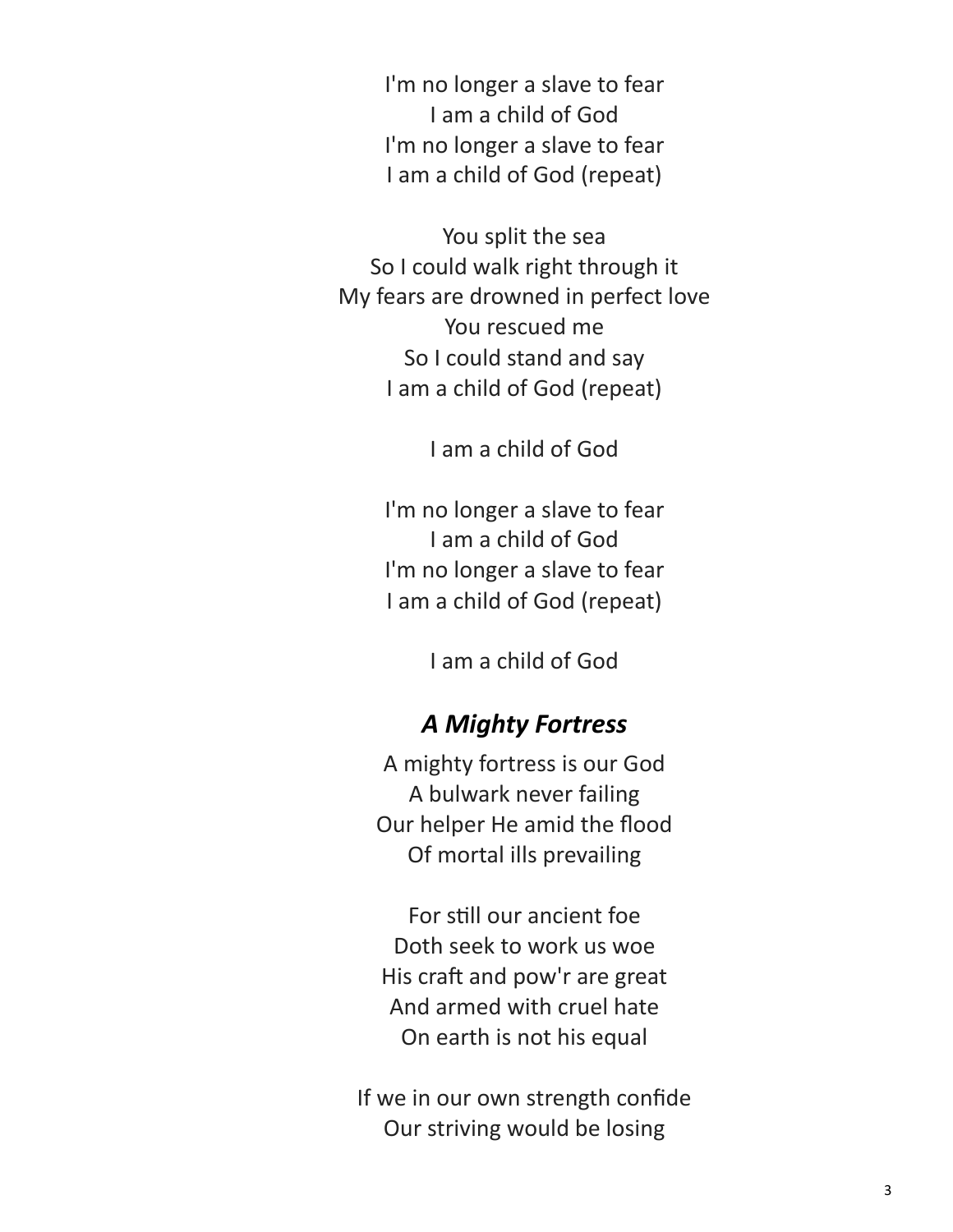Were not the right Man on our side The Man of God's own choosing

> You ask who that may be Christ Jesus it is He The Lord of Hosts His name From age to age the same And He must win the battle

And tho' this world with devils filled Should threaten to undo us We will not fear for God hath willed His truth to triumph thru us

And tho' this world with devils filled Should threaten to undo us We will not fear for God hath willed His truth to triumph thru us

A Mighty Fortress is our God His kingdom is forever (repeat)

His kingdom is forever

If we in our own strength confide Our striving would be losing

#### **Gospel Reading...Luke 15:1-3, 11b-32** (NRSV)

Read by: Justin Stephens

 $15$  Now all the tax collectors and sinners were coming near to listen to him. <sup>2</sup> And the Pharisees and the scribes were grumbling and saying, "This fellow welcomes sinners and eats with them."

 $3$  So he told them this parable:

 $11$  Then Jesus said, "There was a man who had two sons.  $12$  The younger of them said to his father, 'Father, give me the share of the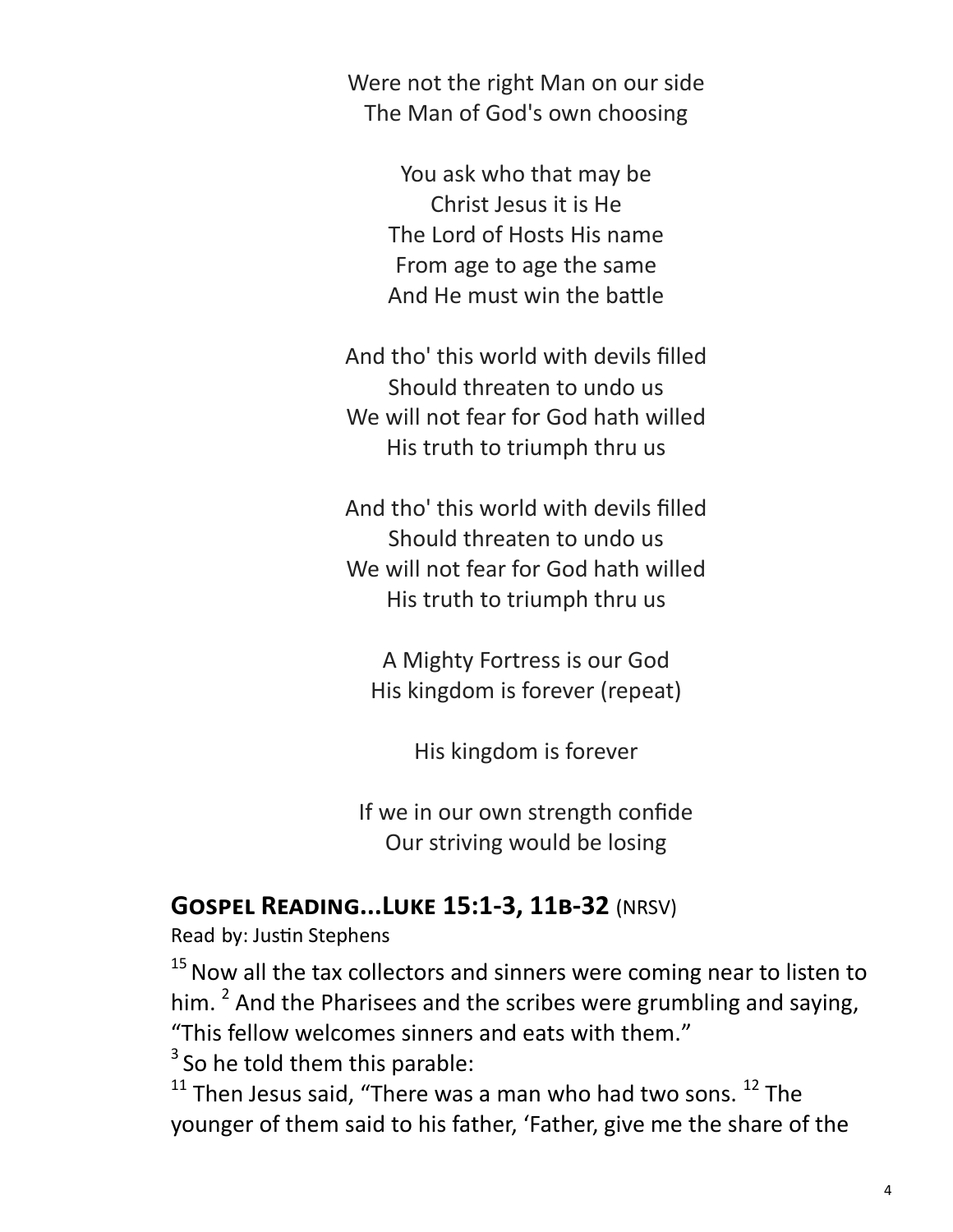property that will belong to me.' So he divided his property between them.  $^{13}$  A few days later the younger son gathered all he had and traveled to a distant country, and there he squandered his property in dissolute living. <sup>14</sup> When he had spent everything, a severe famine took place throughout that country, and he began to be in need.  $^{15}$  So he went and hired himself out to one of the citizens of that country, who sent him to his fields to feed the pigs.  $^{16}$  He would gladly have filled himself with the pods that the pigs were eating; and no one gave him anything. <sup>17</sup> But when he came to himself he said, 'How many of my father's hired hands have bread enough and to spare, but here I am dying of hunger!  $^{18}$  I will get up and go to my father, and I will say to him, "Father, I have sinned against heaven and before you;  $^{19}$  I am no longer worthy to be called your son; treat me like one of your hired hands."<sup>' 20</sup> So he set off and went to his father. But while he was still far off, his father saw him and was filled with compassion; he ran and put his arms around him and kissed him.  $21$  Then the son said to him, 'Father, I have sinned against heaven and before you; I am no longer worthy to be called your son.'<sup>22</sup> But the father said to his slaves, 'Quickly, bring out a robe—the best one—and put it on him; put a ring on his finger and sandals on his feet.  $^{23}$  And get the fatted calf and kill it, and let us eat and celebrate;  $^{24}$  for this son of mine was dead and is alive again; he was lost and is found!' And they began to celebrate.  $25$  "Now his elder son was in the field; and when he came and approached the house, he heard music and dancing.  $26$  He called one of the slaves and asked what was going on.<sup>27</sup> He replied, 'Your brother has come, and your father has killed the fatted calf, because he has got him back safe and sound.' <sup>28</sup> Then he became angry and refused to go in. His father came out and began to plead with him. <sup>29</sup> But he answered his father, 'Listen! For all these years I have been working like a slave for you, and I have never disobeyed your command; yet you have never given me even a young goat so that I might celebrate with my friends. <sup>30</sup> But when this son of yours came back, who has devoured your property with prostitutes, you killed the fatted calf for him!' <sup>31</sup> Then the father said to him, 'Son, you are always with me, and all that is mine is yours.  $32$  But we had to celebrate and rejoice, because this brother of yours was dead and has come to life; he was lost and has been found.'"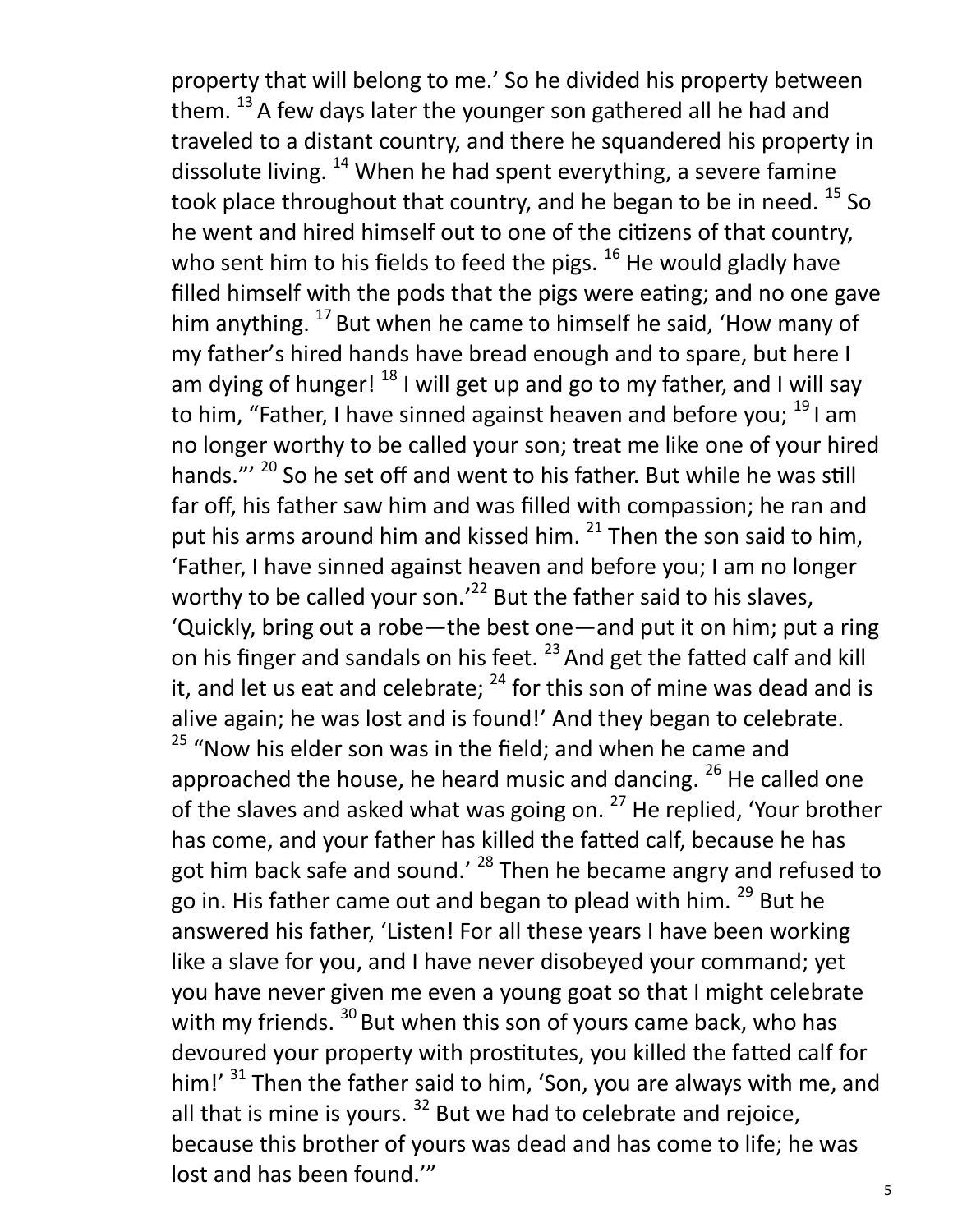## *We Will Run*

Create in me a clean heart, a clean heart For I have turned my face from You Save us from our ways oh God, oh God For we have turned away from You Lord have mercy

We will run to you, we will run to you Turning from our sin we return to You Father heal your world, make all things new Make all things new

Your love and mercy build and shape us Break down and recreate us now Lord have mercy

We will run to you, we will run to you Turning from our sin we return to You Father heal your world, make all things new Make all things new (repeat)

> Oh, bring us back to you Oh, bring us back to you Oh, bring us back to you

**Message** Pr. Lauren Dow Wegner

#### **Communion Invitation**

*As we celebrate this sacrament, all are invited to receive the Risen presence of Jesus. God is really present—in bread and wine—forgiving sins and promising new life.* 

> *Bread/wafer— "The body of Christ given for you"; Wine— "The blood of Christ shed for you."*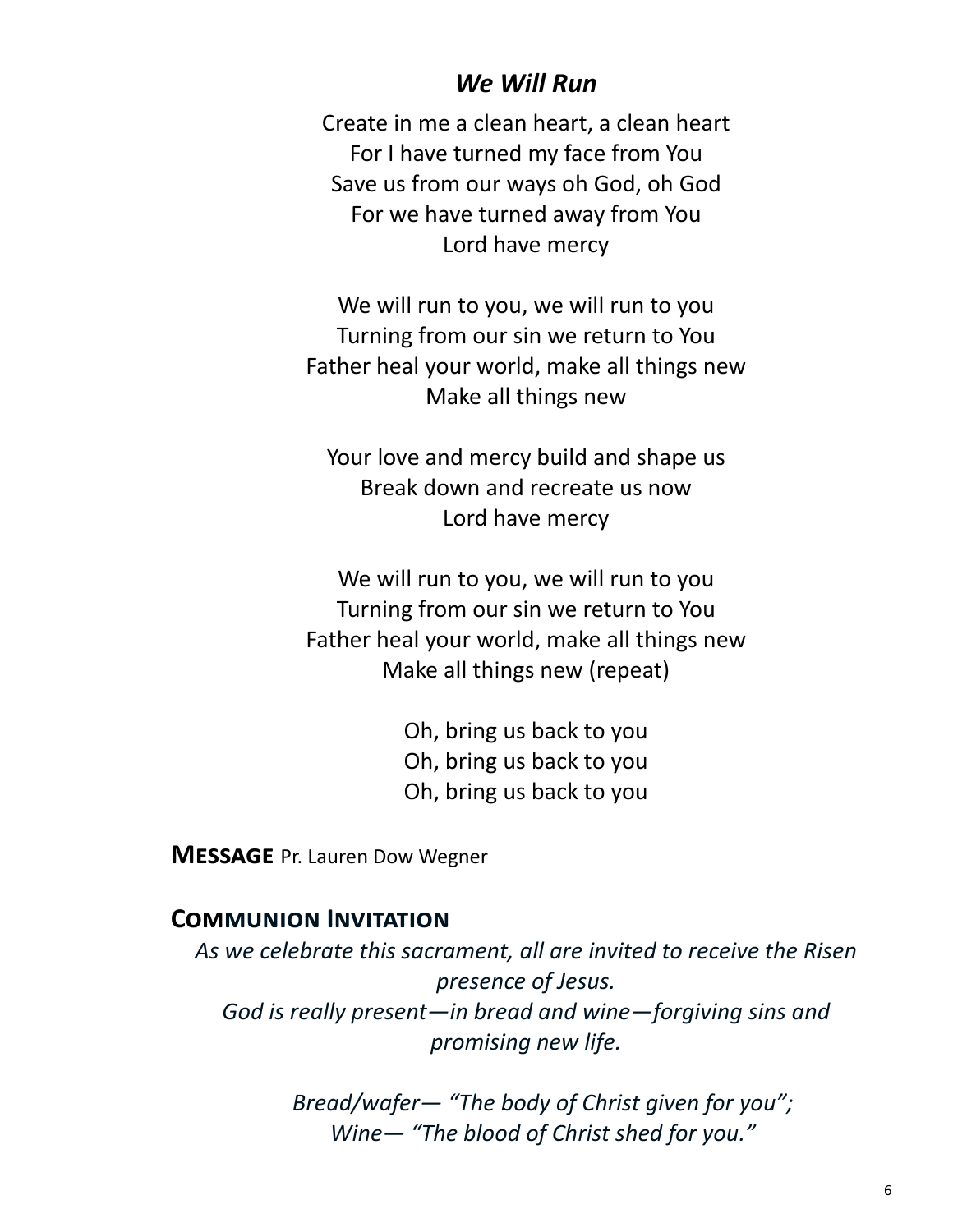### *Amazing Grace (My Chains Are Gone)*

Amazing grace how sweet the sound That saved a wretch like me I once was lost, but now I'm found Was blind, but now I see

'Twas grace that taught my heart to fear And grace my fears relieved How precious did that grace appear The hour I first believed

My chains are gone, I've been set free My God, my Savior has ransomed me And like a flood His mercy reigns Unending love Amazing grace

The Lord has promised good to me His word my hope secures He will my shield and portion be As long as life endures

My chains are gone, I've been set free My God, my Savior has ransomed me And like a flood His mercy reigns Unending love Amazing grace

The earth shall soon dissolve like snow The sun forbear to shine But God who called me here below Will be forever mine, will be forever mine You are forever mine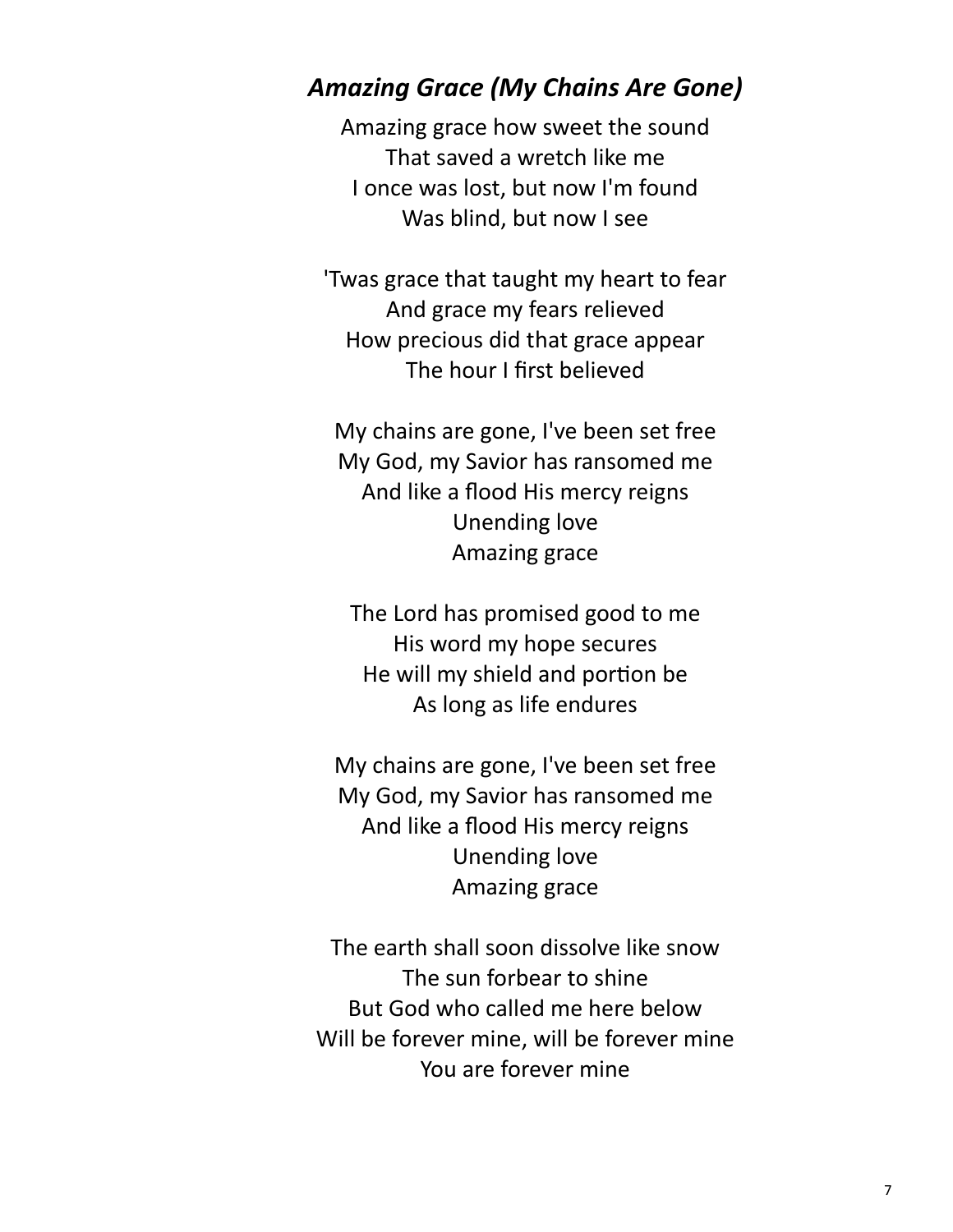## **Closing Prayer** Led by: Sandy Smith

# **Thank Offering**

To make a gift online to the mission and ministry of Shepherd of the Hills, use this link: [shephills.org/give.](https://shephills.org/give/)



- · Scan the QR Code with your camera phone to give now.
- · By mail, send to 3525 Bee Caves Rd, Austin, TX 78746

## **Announcements**

# **Celebration Weekend, April 1-3**

Friday, April  $1<sup>st</sup>$  6:30-8:00 p.m.

Join us and welcome Bohdan Hroboň, President of the Center for Christian Education, in Martin, Slovakia as he updates us on the status of Ukrainian refugees impact and the progress of the Christian Education in Slovakia!

Saturday, April  $2^{nd}$  10:00-11:30 a.m. Seminar/Teaching on Isaiah 53. Enjoy breakfast tacos and coffee!

Saturday, April 2<sup>nd</sup> 5:30 p.m. Outdoor Worship "Butterfly Saturday" - Bring Your Own Picnic!

Sunday, April 3<sup>rd</sup> 8:15 and 10:45 a.m. Worship Enjoy Breakfast and Fellowship!

# **Benediction**

# **Prayers**

**Please pray** for Don Gaskin, Don Knight, Marie Fortune, Stacia and Walter DeBill and Sandy Nielsen

**Please pray** for family and friends of Shepherd members:

Kenna Joy Kramer, Grandniece of Weldon and Mary Allison Lori Roth, Sister of Sandy Smith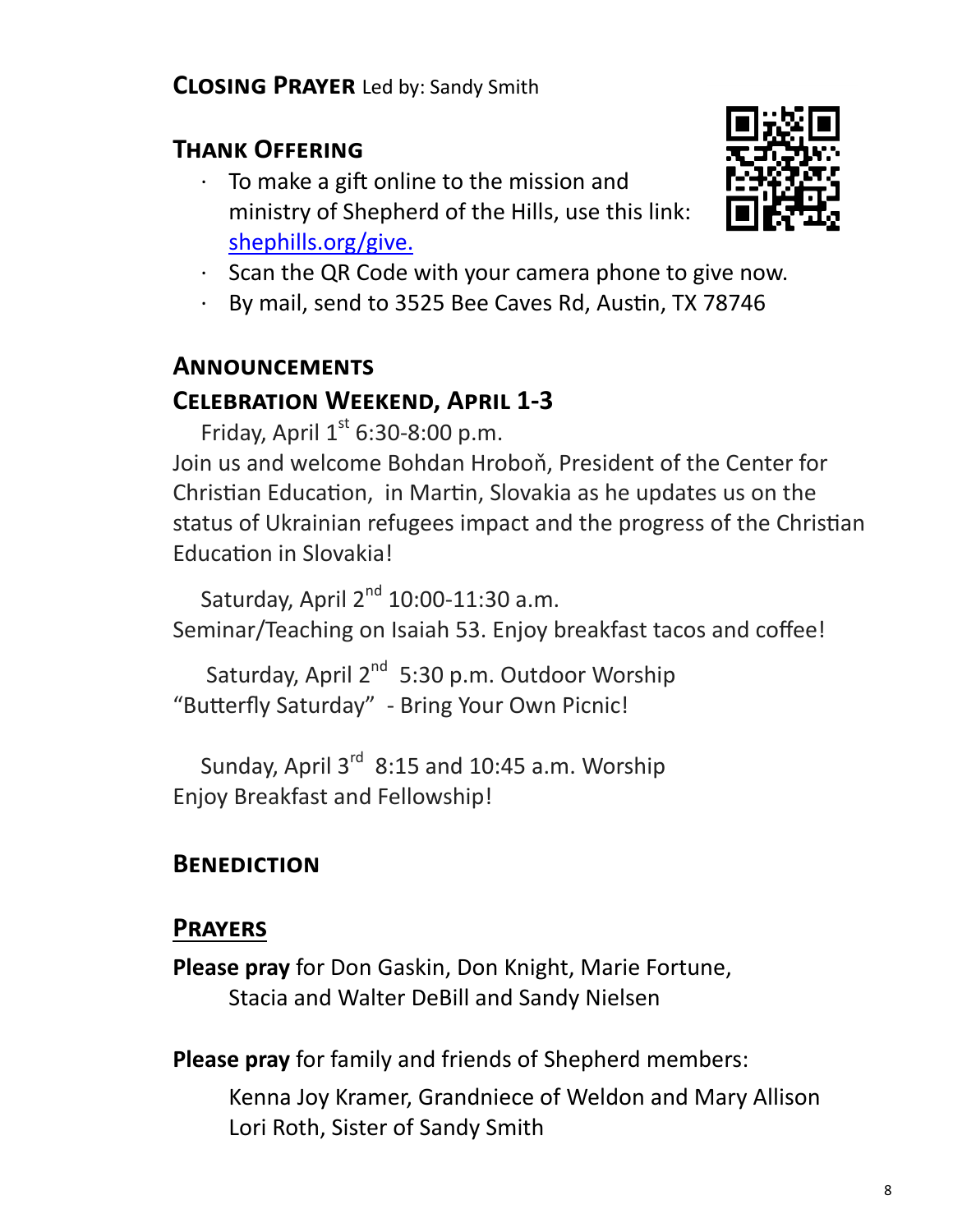**We pray** for those who mourn the death of Joe Pyle, father of David Nelson. We give thanks for Joe's life and entrust him into God's mercy as we await the hope of resurrection.

**Dear Lord**, we ask that you continue to bless our ministry, Shepherd of the Hills Butterfly Christian Preschool! You've given us an amazing campus and extraordinary people and congregation that fully supports this ministry. We ask that you continue to bless this mission; the teachers that lovingly care for our children, for the administration that pours into the teachers, the parents, the children, and all who care so much for this powerful Christian Preschool! We pray that you continue to guide us forward as we open a new chapter in this rich environment where all generations contribute to a future beyond measure Thank you for giving us Butterfly.

**We pray** for the people of Ukraine and all who find themselves in the midst of war, gripped by fear and uncertainty. Send your peace.

**We pray** for our global ministry partners: Rev. Karen Castillo in Guatemala; Iglesia Luterana Augustina Virgen del Rosario, Aurora 8 de Octubre, Guatemala. We pray for Malcolm and Joy Henderson and the ministry of CHARIS in Haiti.

**Please pray** for our local ministries: Mariposa Family Learning Center, Bread For All and Upbring Ministries.

**Please pray** for our faith community, that we may be a church without walls and live out loud...faithfully!

> *\*Prayers for family and friends are listed for 2 weeks, unless we are notified otherwise.*